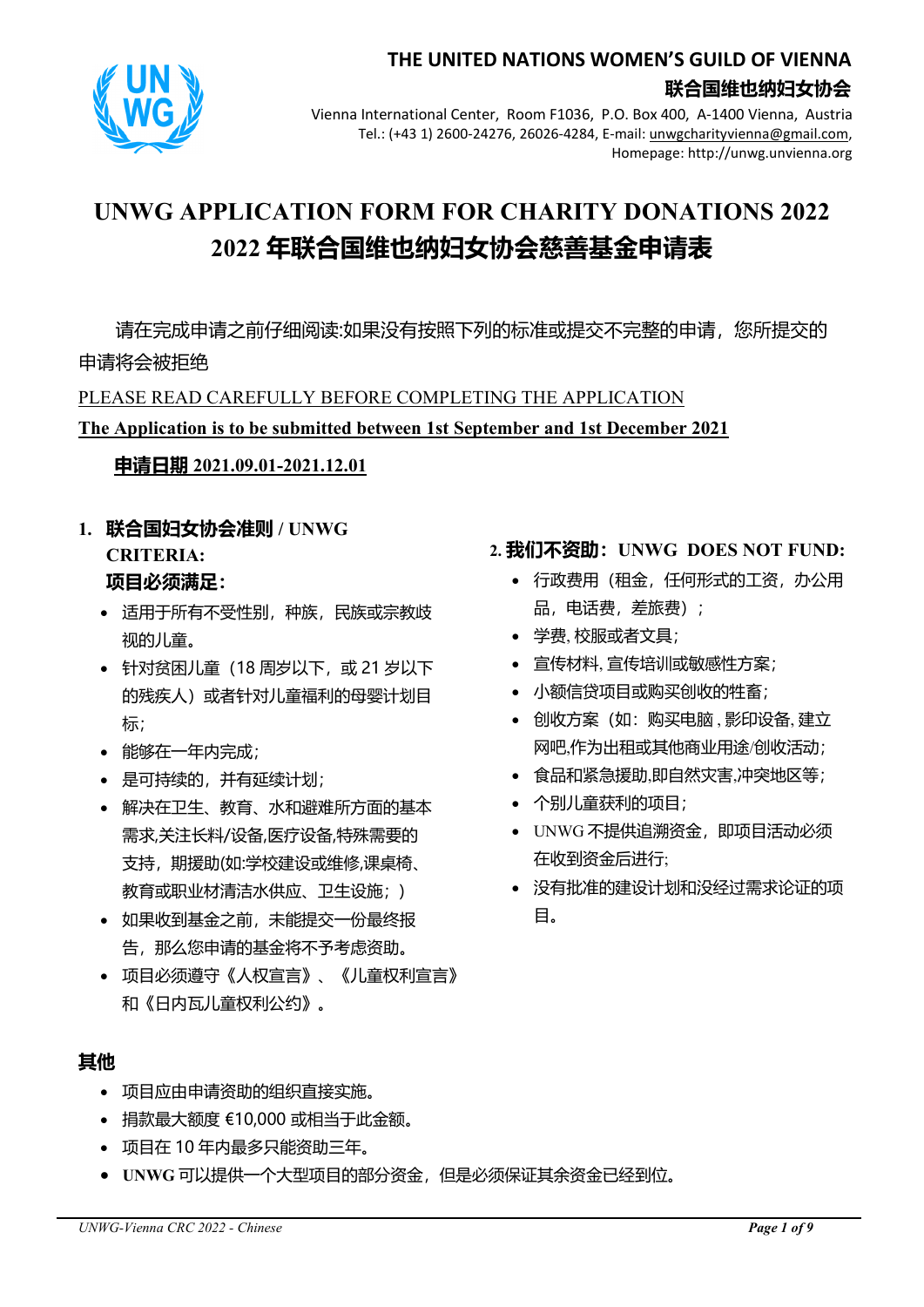### **3. 填表说明: COMPLETION INSTRUCTION**

- UNWG 倾向于使用英语申请, 非政府组织可以用阿拉伯文, 中文, 法文, 德文, 俄文或西班牙文提 交,但是请注意,我们没有官方翻译;
- 请用印刷体填写申请表,字迹要清晰,最好附上 word 文档文件,因为扫描或图片很难识别;
- 请不要发送压缩文件(RAR 文件), 我们无法打开。 请不要使用 WeTransfer 或任何其他时间限制的 传输服务,因为这些文件可能无法在规定的时间内下载而导致丢失;
- 可以添加行或空间以便充分地描述项目;
- 鼓励提供地方政府机构的支持信;
- 必须提供您的组织作为非营利组织的注册证书,其中包含注册机构的原始申请表格和联系信息。如果 您是一个政府教育或卫生机构,请提供证明文件;
- 请务必附上任何施工计划,论证报告(例如水力调查),必要时附上现任政府批复报告;
- 捐款仅以欧元或美元转账,所有的金额必须是欧元或美元,请在申请中注明。但第 13 节除外,我们 要求以当地货币支付金额;
- 仅限当前 2022 年申请表上的申请
- 申请表原件必须发送到: unwgcharityvienna@gmail.com (2021年12月1日 24:00 以前(欧洲中部时 间))。

**或**邮寄:

## **Second Vice President, UNWG Vienna International Center, Room F 1036 P.O. Box 400, A-1400 Vienna, Austria (**邮戳以 2021 年 12 月 1 日前为准 )

- 通过电子邮件提交申请,最后一页需要签名扫描后提交。通过邮政邮件提交,请提交有签名页的原件;
- 收到赠款的组织必须在 2023 年 6 月 30 日之前提交一个详细的项目进展报告包括支付账单。

#### **4. 申请流程**

联合国妇女协会(UNWG)保留与组织联系确认申请表所提供信息的权利。所有信件寄到本页中给出 的地址和姓名。所有申请文件将成为妇女协会的财产,并将以保密的方式处理。我们保留向参与该项目的其 他组织索取信息的权利。必要的时候,联合国妇女协会可能使用任何和项目有关的信息,像幻灯片、照片和 图表,用于展览、促销活动、出版物或任何其他活动。获得批准的项目名单将在 2022 年 7 月 31 日联合国妇 女协会网站上公布。

请留意下面的审核程序,只有非政府组织的申请被考虑时,才会联系该组织。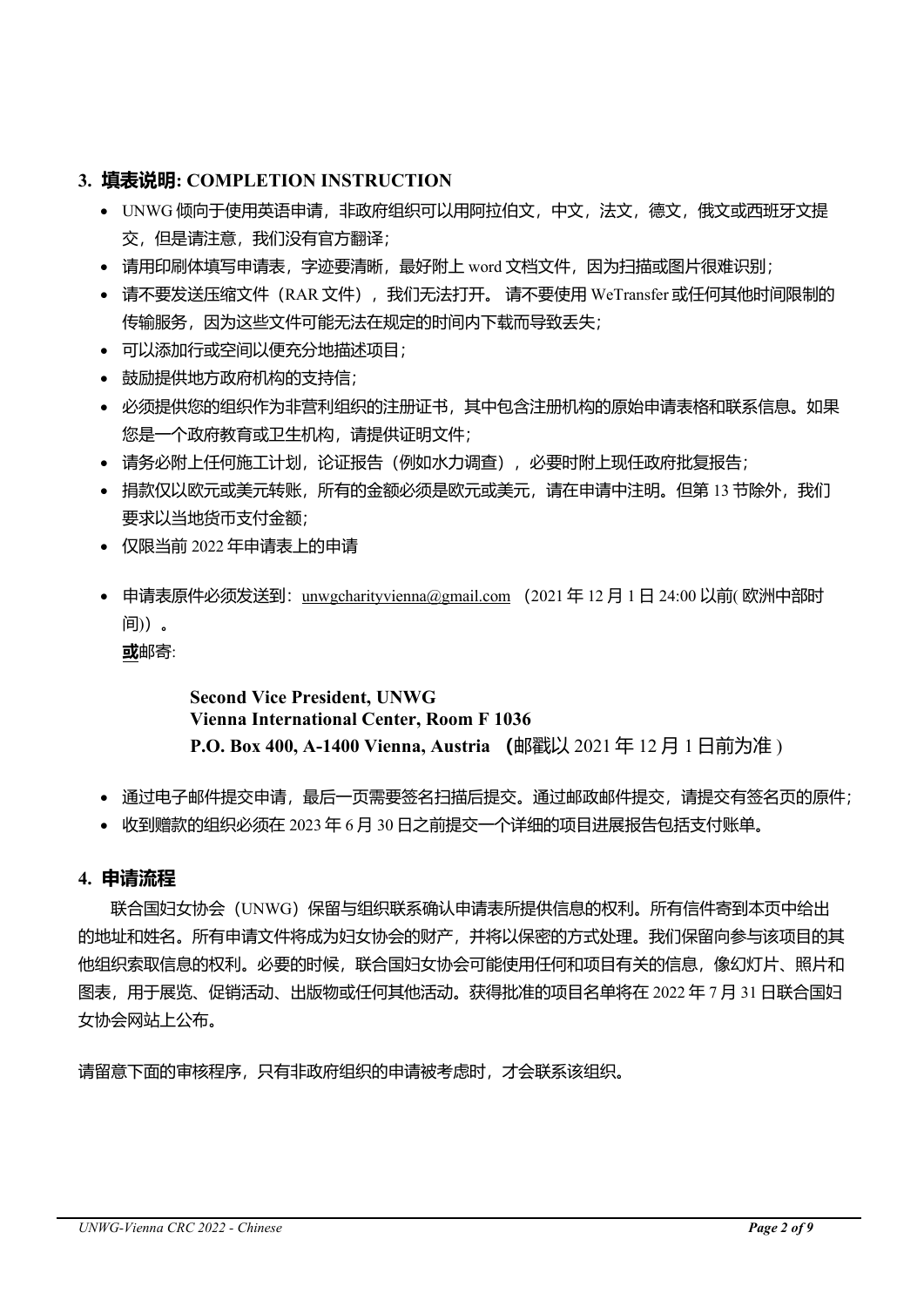#### **2022 年申请表/ 2022 Application**

**1.** 项目名称:PROJECT TITLE:

**1a.** 申请项目金额:/ PROJECT AMOUNT REQUESTED FROM UNWG

**2.** 项目所在位置,包括国家、城市、镇、乡村和街道地址,或者项目位置的地理坐标。PROJECT LOCATION, including the country, city, town, village and street address or geographic coordinates of project site:

**3.** 申请组织的法定名称:LEGAL NAME of applying organization:

**4**. 组织的通讯地址:POSTAL ADDRESS of your organization:

4a. 网站 Web site URL:

4b. 邮箱 Email Address:

**5**. 组织负责人、电子邮件和联系地址 / HEAD of the organization, email and contact address:

**注意**:这是授权申请本人 *Note: This is the same person who authorizes this application.* 

**6**. 如有联系人在维也纳国际中心或维也纳,并且可以介绍该项目, 请提供此人的电子邮件和姓名**,**但不是 必须的,因此不会影响您的项目评估过程。

REFERENCE – If you have a person at Vienna International Center or in Vienna who can speak about the project, then please provide their name, address and email. This is not a requirement therefore this will not affect your project evaluation process.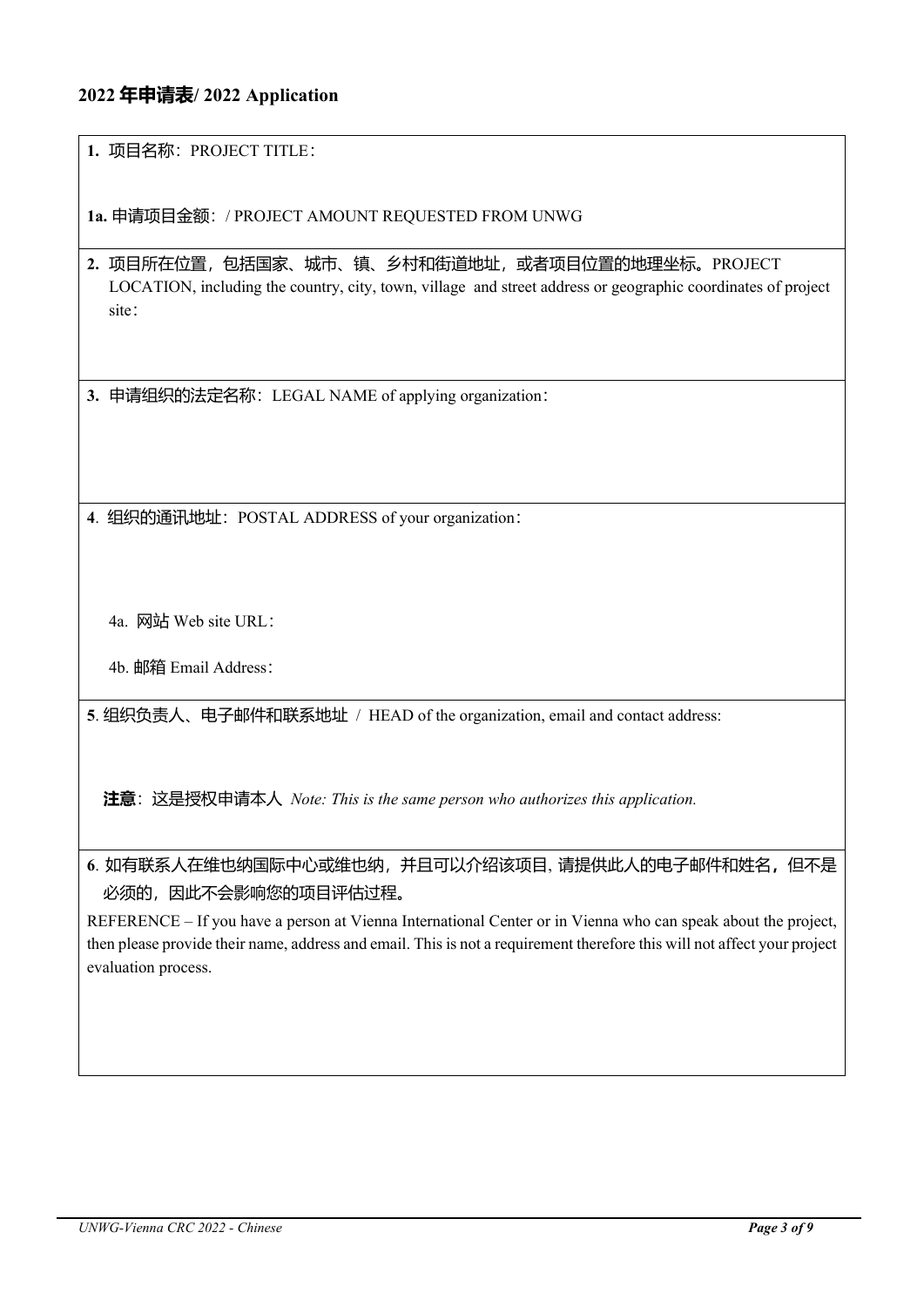## **A. 组织详情 ABOUT THE ORGANIZATION**

| 1a.贵组织以前是否曾接受过联合国维也纳妇女协会资金?                                                                                              | □ 是 YES | □否NO  |
|--------------------------------------------------------------------------------------------------------------------------|---------|-------|
| Has your organization received funding from the United Nations                                                           |         |       |
| Women's Guild Vienna before?                                                                                             |         |       |
| 1b. 如果是, 什么时间? 基金的用途是什么?                                                                                                 |         |       |
| If yes, when? What was the purpose of the funding?                                                                       |         |       |
|                                                                                                                          |         |       |
|                                                                                                                          |         |       |
|                                                                                                                          |         |       |
|                                                                                                                          |         |       |
|                                                                                                                          |         |       |
| <b>注意</b> :如果你之前接受过资金而没有提交总结报告,包括付款账单的发票。你申请的资金将不被考虑。/                                                                   |         |       |
| Please note if you have received funds before and have failed to submit a final report including evidence of paid bills, |         |       |
| then your application will not be considered for funding.                                                                |         |       |
| 1c.你以前是否申请了联合国妇女协会的资金,请列出年份和目的。                                                                                          |         |       |
| Have you applied for UNWG funding before, please list in which years and the purpose?                                    |         |       |
|                                                                                                                          |         |       |
|                                                                                                                          |         |       |
|                                                                                                                          |         |       |
|                                                                                                                          |         |       |
| 1d. How did you find out about the UNWG Charity Program?                                                                 |         |       |
| 您是如何了解到 UNWG 的慈善计划?                                                                                                      |         |       |
|                                                                                                                          |         |       |
|                                                                                                                          |         |       |
| 2. 贵组织的目标和宗旨是什么? (请附上小册子和列出网站信息)                                                                                         |         |       |
| What are the goals and objectives of your organization? (Attach brochures and list web site info)                        |         |       |
|                                                                                                                          |         |       |
|                                                                                                                          |         |       |
|                                                                                                                          |         |       |
|                                                                                                                          |         |       |
|                                                                                                                          |         |       |
| 3. 贵组织何时成立? When was your organization founded?                                                                          |         |       |
|                                                                                                                          |         |       |
|                                                                                                                          |         |       |
|                                                                                                                          |         |       |
|                                                                                                                          |         |       |
| 4. 贵组织是否作为非盈利组织或者慈善机构在政府注册? 提交申                                                                                          | □是 YES  | □否 NO |
| 请时需要提交当前的非政府组织证书。                                                                                                        |         |       |
| Is your organization registered as a Non-profit or charitable                                                            |         |       |
| organization with your government? A current NGO certificate must                                                        |         |       |
| be submitted with your application.                                                                                      |         |       |
|                                                                                                                          |         |       |
| 5. 贵组织是否政府组织?                                                                                                            | □是 YES  | □否 NO |
| Is your organization a government organization?                                                                          |         |       |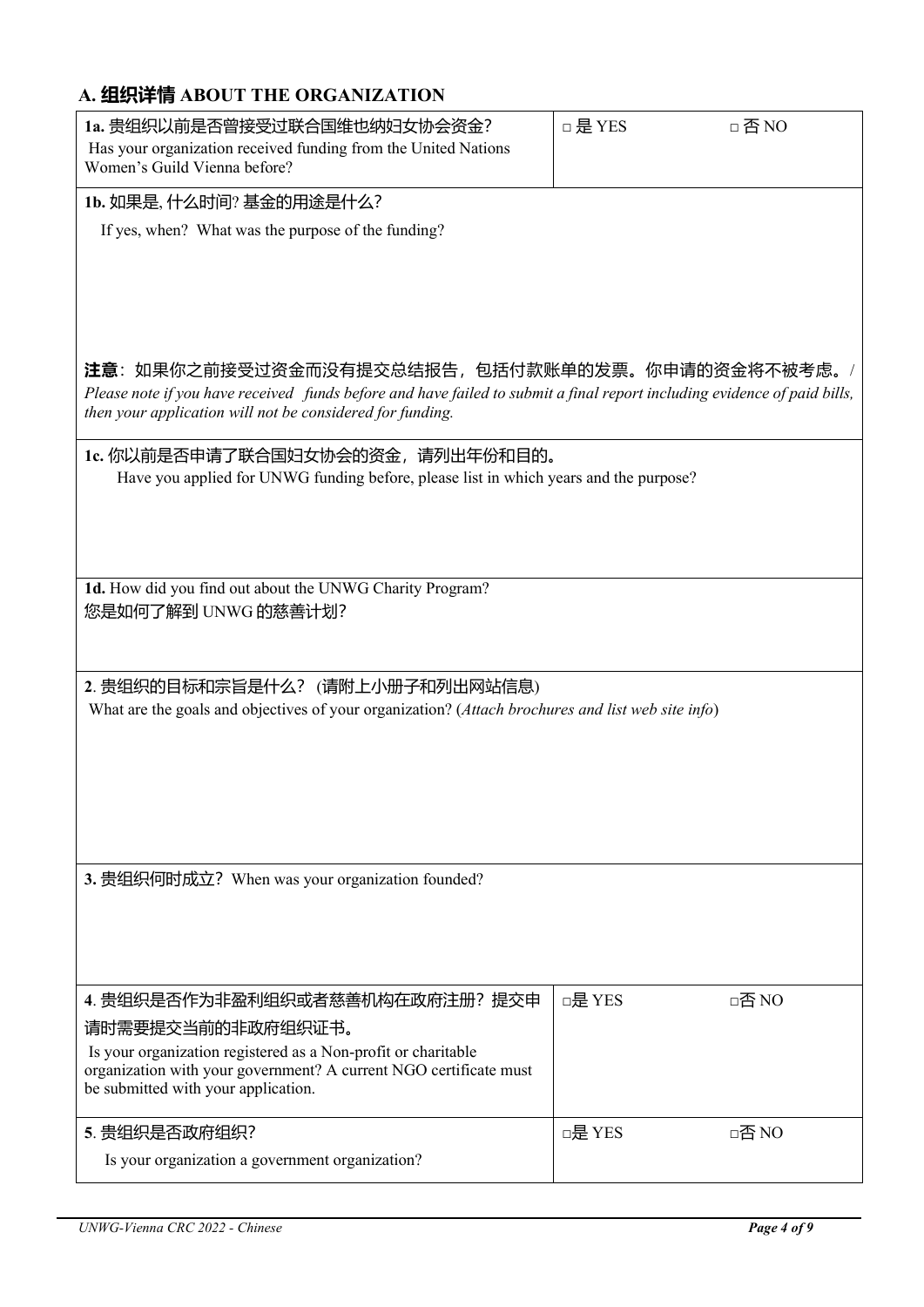**6**. 请依照由近及远的顺序列出过去两年内贵组织开展的项目/活动 。每一项基金的来源,包括联系人姓名、

## 电子邮件和电话号码。如果空间不够可以添加行。

Please list the projects/activities of your organization during the last 2 years, starting with the latest that you implemented. For each funding source, please include name of contact person, email, and telephone number. *Please add additional lines as needed.*

| <b>Project purpose/activities</b><br>Amount<br>Name of the funding agency<br><b>Year completed</b><br>7.请提供贵组织人事和财务信息:<br>Please provide the following personnel and financial information of your organization:<br>7a. 贵组织雇佣员工数目: Number of paid staff working in the organization:<br>7b. 贵组织的志愿者数目: Number of volunteers in the organization:<br>请注明下面各项欧元或美元: For each of the following, please indicate Euro ( $\epsilon$ ) or US Dollars:<br>7c. 贵组织上一财年的年度预算是多少? (7c = 7d + 7e + 7f) 表示年份。What was the<br>yearly budget of your organization in the previous fiscal year? $(7c=7d+7e+7f)$ Indicate year<br>7d.年度用于薪金的数额: Amount spent on salaries:<br>7e. 年度行政费用支出金额: Amount spent on administration:<br>7f. 年度项目/活动支出金额: Amount spent on projects/activities:<br>8. 贵组织稳定收入来源有哪些?当项目列入候选名单,我们保留查询账目的权利。请注明欧元或美元。What<br>is/are your organization's regular source(s) of funding? We reserve the right to ask for account details when the<br>project is shortlisted. Please indicate Euro $(\epsilon)$ or US Dollars<br>百分百<br>数量<br>来源 / SOURCE | 项目目的/活动 | 数量 | 基金机构名称 |                   | 完成时间 (年) |
|----------------------------------------------------------------------------------------------------------------------------------------------------------------------------------------------------------------------------------------------------------------------------------------------------------------------------------------------------------------------------------------------------------------------------------------------------------------------------------------------------------------------------------------------------------------------------------------------------------------------------------------------------------------------------------------------------------------------------------------------------------------------------------------------------------------------------------------------------------------------------------------------------------------------------------------------------------------------------------------------------------------------------------------------------------|---------|----|--------|-------------------|----------|
|                                                                                                                                                                                                                                                                                                                                                                                                                                                                                                                                                                                                                                                                                                                                                                                                                                                                                                                                                                                                                                                          |         |    |        |                   |          |
|                                                                                                                                                                                                                                                                                                                                                                                                                                                                                                                                                                                                                                                                                                                                                                                                                                                                                                                                                                                                                                                          |         |    |        |                   |          |
|                                                                                                                                                                                                                                                                                                                                                                                                                                                                                                                                                                                                                                                                                                                                                                                                                                                                                                                                                                                                                                                          |         |    |        |                   |          |
|                                                                                                                                                                                                                                                                                                                                                                                                                                                                                                                                                                                                                                                                                                                                                                                                                                                                                                                                                                                                                                                          |         |    |        |                   |          |
|                                                                                                                                                                                                                                                                                                                                                                                                                                                                                                                                                                                                                                                                                                                                                                                                                                                                                                                                                                                                                                                          |         |    |        |                   |          |
|                                                                                                                                                                                                                                                                                                                                                                                                                                                                                                                                                                                                                                                                                                                                                                                                                                                                                                                                                                                                                                                          |         |    |        |                   |          |
|                                                                                                                                                                                                                                                                                                                                                                                                                                                                                                                                                                                                                                                                                                                                                                                                                                                                                                                                                                                                                                                          |         |    |        |                   |          |
|                                                                                                                                                                                                                                                                                                                                                                                                                                                                                                                                                                                                                                                                                                                                                                                                                                                                                                                                                                                                                                                          |         |    |        |                   |          |
|                                                                                                                                                                                                                                                                                                                                                                                                                                                                                                                                                                                                                                                                                                                                                                                                                                                                                                                                                                                                                                                          |         |    |        |                   |          |
|                                                                                                                                                                                                                                                                                                                                                                                                                                                                                                                                                                                                                                                                                                                                                                                                                                                                                                                                                                                                                                                          |         |    |        |                   |          |
|                                                                                                                                                                                                                                                                                                                                                                                                                                                                                                                                                                                                                                                                                                                                                                                                                                                                                                                                                                                                                                                          |         |    |        |                   |          |
|                                                                                                                                                                                                                                                                                                                                                                                                                                                                                                                                                                                                                                                                                                                                                                                                                                                                                                                                                                                                                                                          |         |    |        |                   |          |
|                                                                                                                                                                                                                                                                                                                                                                                                                                                                                                                                                                                                                                                                                                                                                                                                                                                                                                                                                                                                                                                          |         |    |        |                   |          |
|                                                                                                                                                                                                                                                                                                                                                                                                                                                                                                                                                                                                                                                                                                                                                                                                                                                                                                                                                                                                                                                          |         |    |        |                   |          |
|                                                                                                                                                                                                                                                                                                                                                                                                                                                                                                                                                                                                                                                                                                                                                                                                                                                                                                                                                                                                                                                          |         |    |        |                   |          |
|                                                                                                                                                                                                                                                                                                                                                                                                                                                                                                                                                                                                                                                                                                                                                                                                                                                                                                                                                                                                                                                          |         |    |        |                   |          |
|                                                                                                                                                                                                                                                                                                                                                                                                                                                                                                                                                                                                                                                                                                                                                                                                                                                                                                                                                                                                                                                          |         |    |        |                   |          |
|                                                                                                                                                                                                                                                                                                                                                                                                                                                                                                                                                                                                                                                                                                                                                                                                                                                                                                                                                                                                                                                          |         |    |        |                   |          |
| <b>AMOUNT</b>                                                                                                                                                                                                                                                                                                                                                                                                                                                                                                                                                                                                                                                                                                                                                                                                                                                                                                                                                                                                                                            |         |    |        | <b>PERCENTAGE</b> |          |

|                                                           | <b>AMOUNT</b> | <b>PERCENTAGE</b> |
|-----------------------------------------------------------|---------------|-------------------|
| 会费 / Membership fees                                      |               | %                 |
| 自己创收(捐款/筹资) Self-generated (donations/fundraising) income |               | %                 |
| 政府资助 / Government                                         |               | %                 |
| 国际组织资助 / International organizations                      |               | %                 |
| 其它来源 (请详细说明) / Others (please specify)                    |               | %                 |
| 总计/TOTAL                                                  |               | $100\%$           |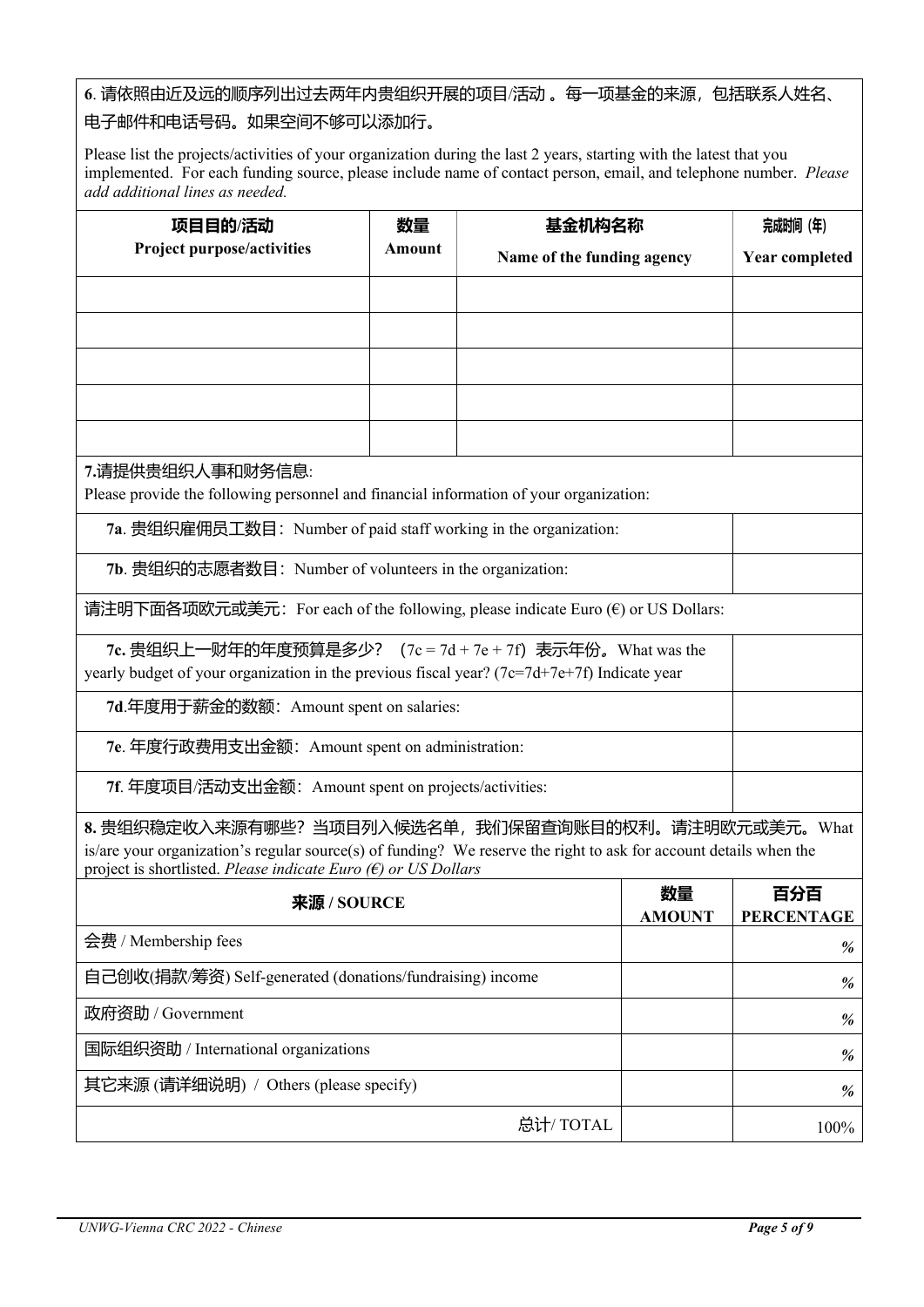## **B. 申请妇女协会资助的项目:/ PROPOSED PROJECT FOR UNWG FUNDING:**

(请附上相关的小册子,文件和 4 张照片) / (*Please attach relevant brochures, documents and 4 photographs*)

| 1. 请简要而清晰地描述您申请 UNWG 资助的项目                                                                                         |
|--------------------------------------------------------------------------------------------------------------------|
| Briefly and clearly describe the project you are applying for UNWG funding                                         |
|                                                                                                                    |
|                                                                                                                    |
|                                                                                                                    |
|                                                                                                                    |
|                                                                                                                    |
|                                                                                                                    |
|                                                                                                                    |
|                                                                                                                    |
|                                                                                                                    |
| 2.这个项目在你的社团中会产生什么影响? 陈述本项目要解决的问题并解释今后如何保持和(或)维持下                                                                   |
| 去?必要时可加附页。                                                                                                         |
| What will be the impact of this project in your community? State the problem this project will address and explain |
| how this will be sustained and/or continued in the future. Use attachment if necessary.                            |
|                                                                                                                    |
|                                                                                                                    |
|                                                                                                                    |
|                                                                                                                    |
|                                                                                                                    |
|                                                                                                                    |
|                                                                                                                    |
|                                                                                                                    |
|                                                                                                                    |
|                                                                                                                    |
| 3. 本项目将资助的儿童数目: Number of children the project will support:                                                       |
|                                                                                                                    |
| 男童/Boys____________ 女童/Girls                                                                                       |
| 如果是母子项目, 请注明数目: In case of mother-child project, please specify the number of:                                     |
| 4. 儿童年龄/Ages of children:                                                                                          |
|                                                                                                                    |
|                                                                                                                    |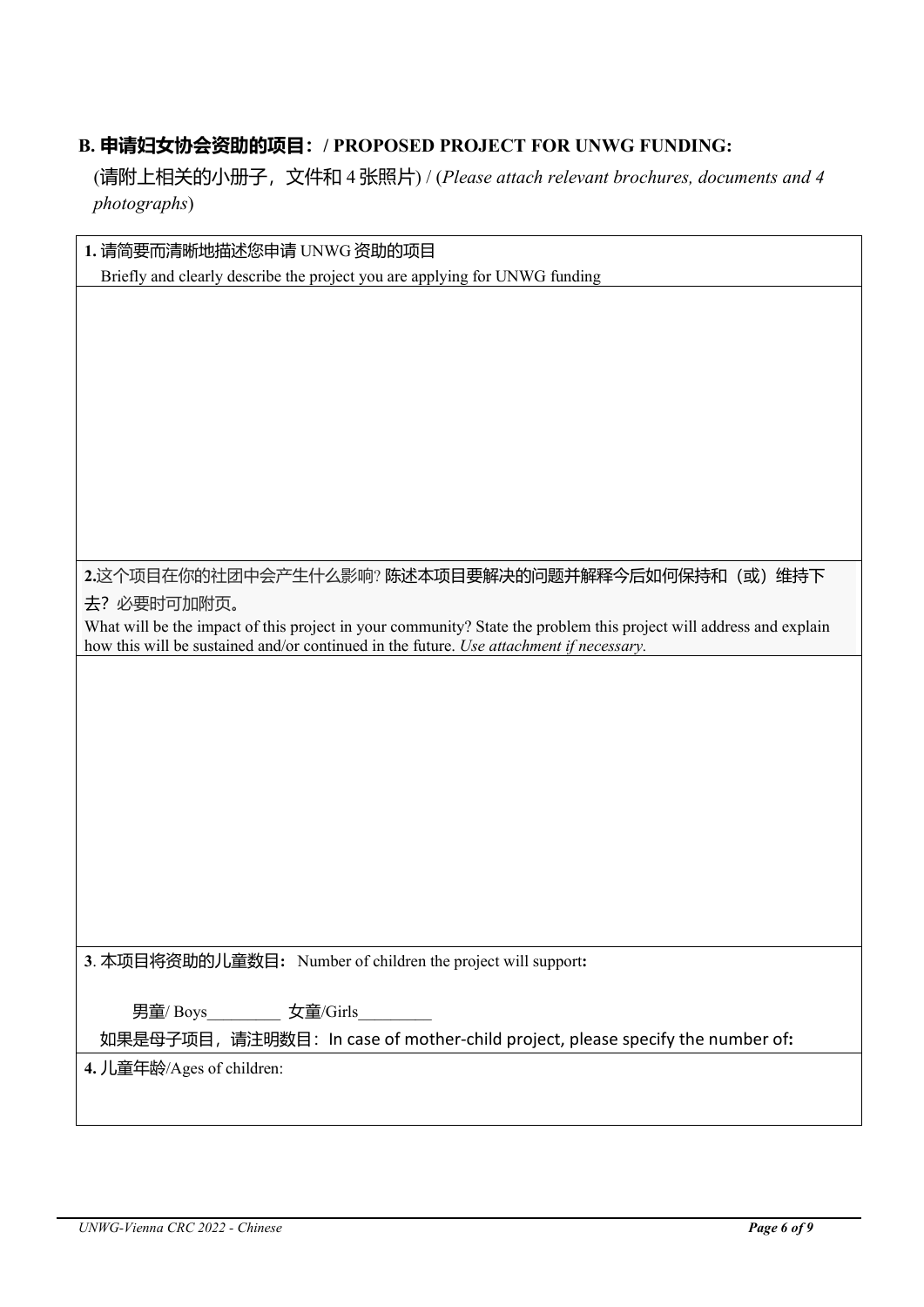#### **5.** 请列出其中残疾和特殊需求儿童的详情

Please give details of disability and/or special needs among children that this project will serve:

**6.** 期望项目何时开始? / When do you expect the project to start?

**7.** 完成项目需要的时间 / How long will it take to complete the project?

## **8.** 按照时间顺序列出计划的每项步骤和每项步骤的实施日期(请注意资金将于 6 月份以后转拨)。项目必须

### 在收到资金后一年内完成。

 In chronological order**,** describe the steps of the plan and implementation dates of each step (note the funds will not be transferred before June). Project must be completed within one year of the receipt of funds.

| 计划步骤 PLAN STEP                                                                               |                       |                                 | 完成日期<br><b>EXPECTED DATE</b> |
|----------------------------------------------------------------------------------------------|-----------------------|---------------------------------|------------------------------|
|                                                                                              |                       |                                 |                              |
|                                                                                              |                       |                                 |                              |
|                                                                                              |                       |                                 |                              |
|                                                                                              |                       |                                 |                              |
|                                                                                              |                       |                                 |                              |
|                                                                                              |                       |                                 |                              |
|                                                                                              |                       |                                 |                              |
|                                                                                              |                       |                                 |                              |
|                                                                                              |                       |                                 |                              |
|                                                                                              |                       |                                 |                              |
|                                                                                              |                       |                                 |                              |
|                                                                                              |                       |                                 |                              |
|                                                                                              |                       |                                 |                              |
| 9. 项目的整体概算/What is the estimated TOTAL cost of this project?                                 |                       |                                 | 欧元或美元/€ or US\$:             |
| 10. 申请妇女协会资助金额/ Amount requested from UNWG                                                   |                       |                                 | 欧元或美元/€ or US\$:             |
| 11. 是否有其他组织/捐赠者捐助费用/ Are other organizations/donors                                          |                       |                                 | □ 是 YES<br>□否NO              |
| contributing to costs?                                                                       |                       |                                 |                              |
| 11a. 其它捐赠者资助本项目的资金详情/ Funding detail when other donors are supporting the project:           |                       |                                 |                              |
| 资金来源和联系信息                                                                                    | 金额: 欧元/美元/Amount      | 项目哪一部分得到资助 / Which part of      |                              |
| Source and Contact Information                                                               | in $\epsilon$ or US\$ | the Project is to be supported? |                              |
|                                                                                              |                       |                                 |                              |
|                                                                                              |                       |                                 |                              |
|                                                                                              |                       |                                 |                              |
|                                                                                              |                       |                                 |                              |
|                                                                                              |                       |                                 |                              |
| 12. 是否申请其它组织/捐赠者资助本项目? Are you also applying to other organizations/donors for this project? |                       |                                 |                              |
| □是 YES<br>□否NO                                                                               |                       |                                 |                              |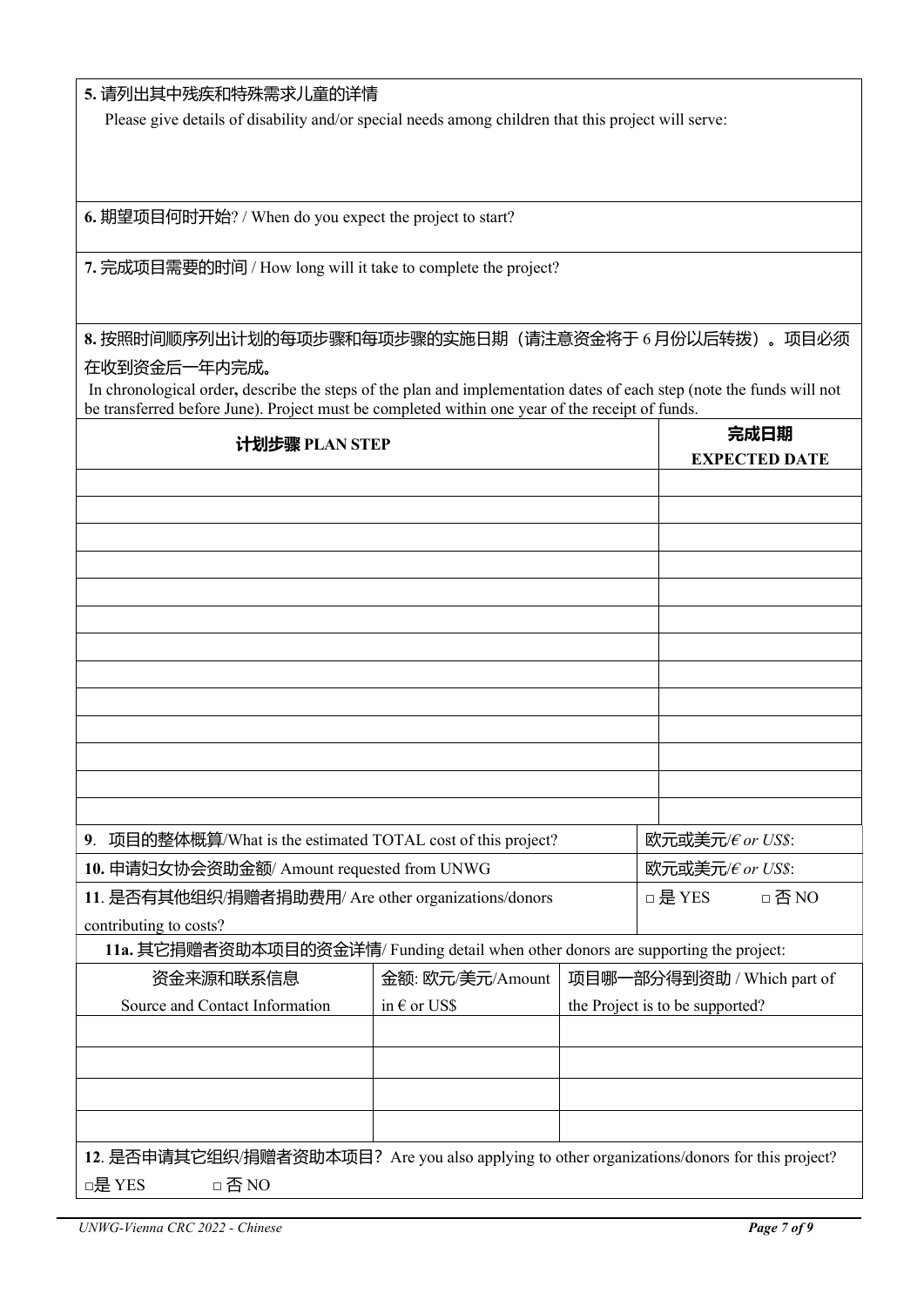| 12a.请提供申请的其他捐赠者详细信息/ Please provide more information on your application to other donors: |                                           |                                                                |  |
|-------------------------------------------------------------------------------------------|-------------------------------------------|----------------------------------------------------------------|--|
| 资金来源和联系信息<br>Source and Contact Information                                               | 金额: 欧元/美元<br>Amount in $\epsilon$ or US\$ | 项目哪一部分得到资助<br>Which part of the Project is to be<br>supported? |  |
|                                                                                           |                                           |                                                                |  |
|                                                                                           |                                           |                                                                |  |
|                                                                                           |                                           |                                                                |  |
|                                                                                           |                                           |                                                                |  |
|                                                                                           |                                           |                                                                |  |

#### **13**. **妇女协会资助的具体项目 /** ITEMS to be funded by UNWG**:**

请列出由妇女协会资金资助的具体项目和每个项目的大概费用: 最好附上支持费用的相关文件,如有可能附 上供应商提供的概算。

Please list items to be funded using the UNWG funds and the approximate cost of each item. Where possible, please enclose documents supporting the costs or cost estimates from suppliers.

| 项目/ITEM                                                                                                 | 费用 (欧元或美元)/<br><b>COST</b> (in Euro or<br>USD) | 以当地货币计算费<br>用<br><b>Cost in local</b><br>currency |
|---------------------------------------------------------------------------------------------------------|------------------------------------------------|---------------------------------------------------|
| 例: 3 名儿童的木结构单人床@ €50.00/个 / Example: 3<br>children's single beds with wood frames $(a)$ $E$ 50.00 each. | £150.00                                        |                                                   |
|                                                                                                         |                                                |                                                   |
|                                                                                                         |                                                |                                                   |
|                                                                                                         |                                                |                                                   |
|                                                                                                         |                                                |                                                   |
|                                                                                                         |                                                |                                                   |
|                                                                                                         |                                                |                                                   |
|                                                                                                         |                                                |                                                   |
|                                                                                                         |                                                |                                                   |
|                                                                                                         |                                                |                                                   |
|                                                                                                         |                                                |                                                   |
|                                                                                                         |                                                |                                                   |
|                                                                                                         |                                                |                                                   |
| 项目费用总计 / Total Cost of Items                                                                            |                                                |                                                   |
| 妇女协会支付的费用总计 / Total cost to be paid for by UNWG                                                         |                                                |                                                   |